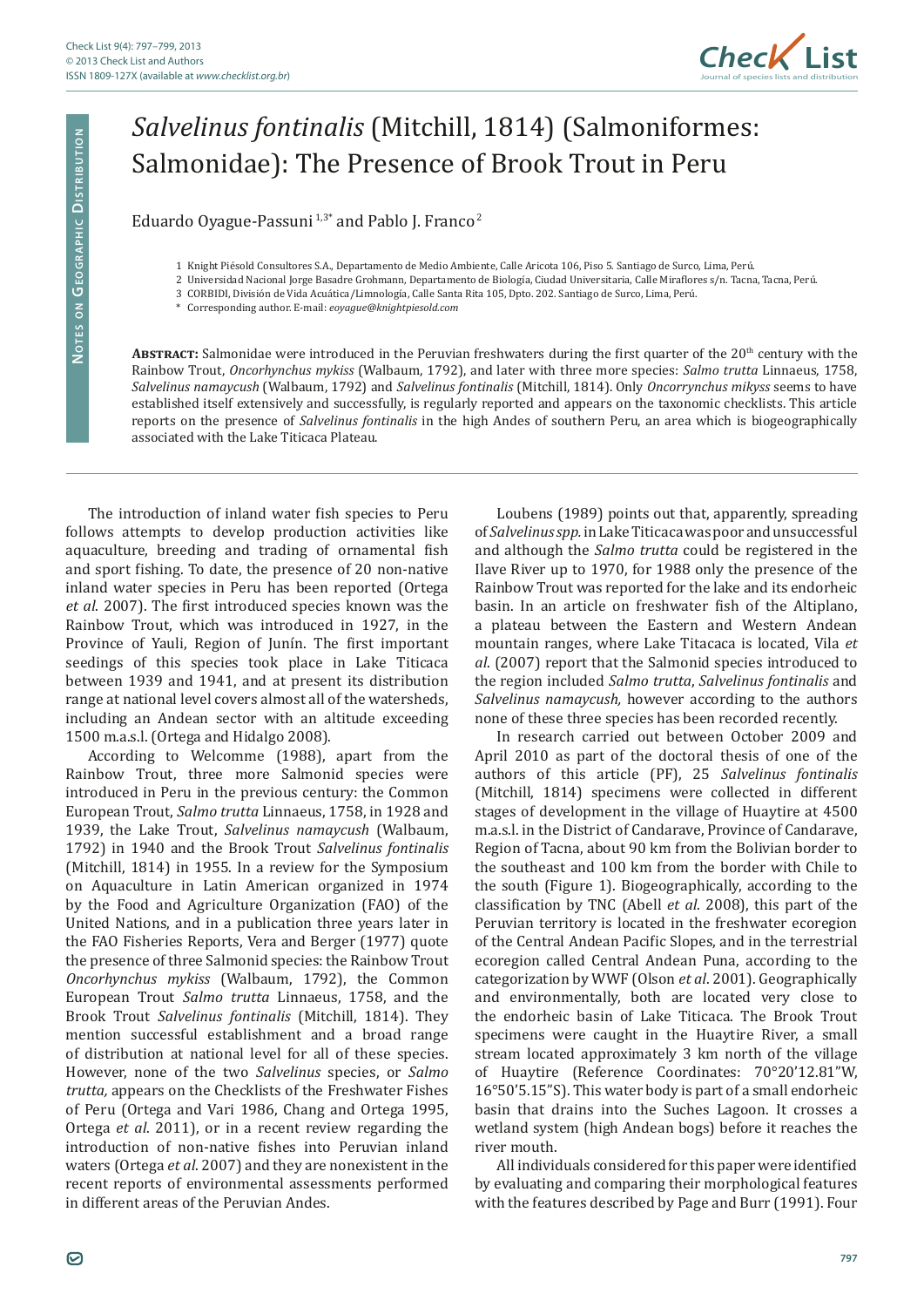**Table 1.** Visual attributes of Rainbow and Brook Trout compared from existing specimens in CORBIDI Freshwater Fishes Collection.

| <b>Characteristics</b> | (Salvelinus fontinalis)<br><b>Brook Trout</b>          | Rainbow Trout (Oncorhynchus mykiss)     |
|------------------------|--------------------------------------------------------|-----------------------------------------|
| Vermiculations         | Present                                                | Absent                                  |
| Spots                  | Small red spots                                        | Black spots                             |
| Lateral stripe         | Absent                                                 | Pink or Reddish                         |
| Specimens compared     | CPC-2010-128, CPC-2010-129, CPC-2010-130, CPC-2010-131 | CPC-2010-028, CPC-2011-071 CPC-2011-072 |

specimens were deposited in the CORBIDI Freshwater Fishes Collection within the following codes: CPC-2010- 128, CPC-2010-129, CPC-2010-130 and CPC-2010-131, these four individuals were compared by its characteristic attributes with specimens of Rainbow Trout present in the Collection (CPC-2010-028, CPC-2011-071 and CPC-2011- 072); any visual differences are summarized in the Table 1.

For all the specimens collected the following morphometric values were recorded in the field: Total Length, Fork Length, Standard Length, Head Length (all in millimeters) and Weight in grams. Part of this information (TL and W) was used to estimate the condition factor of the specimens studied (Table 2). Based on the morphometric data obtained, the color patterns and other external features described by Hazzard (1932) and Crisp (2000), it was determined that most of the collected specimens were in an early stage of development (84%), and only four of them were adults. According to the values estimated for the Fulton's condition factor (Nash *et al*. 2006), all individuals captured showed appropriate development conditions with an optimal allometric length/weight relationship for individuals developing in the wild (Murphy and Willis 1996), which indicates an adequate supply of resources.



**Figure 1.** Study Area (Candarave Province in Southern Peru).

The presence of *Salvelinus fontinalis* in the southern part of the Peruvian Andes is undeniable, and the species – as suggested by Vila *et al*. (2007) – is possibly distributed throughout the region adjacent to the endorheic basin of Lake Titicaca. According to historical information, *Salvelinus fontinalis* (among other Salmonid species) was introduced to the region, and its current presence corresponds to isolated populations with few individuals due to its low quality as a focal species for Aquaculture Programs (compared to the Rainbow Trout) and the high fishing pressure experienced by Salmonids in the lotic environments of the high Andes.



**Figure 2.** One specimen of *Salvelinus fontinalis* (Mitchill, 1814), captured in Huaytire river.

**Table 2.** Morphometrics and Life Cycle Stages of 25 Brook Trouts from the Huaytire River. **TL**: Total Length (in mm); **FtL**: Fork Length (in mm); **SL**: Standard Length (in mm); **HL**: Head Length (all in mm); **W**: Weight (in grams); **K**: Fulton's Condition Factor; **LC**: Life Cycle Stage; **A:** Adult; **J:**  Juvenile; **P:** Parr; **CPC**: CORBIDI Freshwater Fishes Collection (CORBIDI Peces Continentales-Year-Number)

| <b>Spec</b>    | <b>TL</b> | <b>FL</b>           | SL.    | HL    | W      | $\mathbf{K}$ | LC           | <b>CPC</b> |
|----------------|-----------|---------------------|--------|-------|--------|--------------|--------------|------------|
| $\mathbf{1}$   | 217.35    | 213.40              | 173.90 | 66.15 | 102.70 | 1.06         | А            |            |
| $\overline{c}$ | 191.09    | 181.45              | 163.93 | 62.64 | 63.30  | 0.91         | A            | 2010-128   |
| 3              | 190.80    | 166.25              | 165.85 | 59.40 | 56.10  | 0.81         | А            | 2010-129   |
| $\overline{4}$ | 156.24    | 149.96              | 141.62 | 51.51 | 41.50  | 1.09         | А            |            |
| 5              | 135.34    | 131.04              | 105.80 | 38.95 | 19.76  | 0.80         | J            |            |
| 6              | 122.00    | 113.28              | 107.06 | 39.80 | 14.74  | 0.81         | J            |            |
| $\overline{7}$ | 121.44    | 118.11              | 108.10 | 39.90 | 17.83  | 1.00         | I            |            |
| 8              | 112.35    | 102.00              | 85.56  | 35.64 | 11.32  | 0.80         | $\mathbf{I}$ | 2010-130   |
| 9              |           | 111.55 105.45 98.98 |        | 37.37 | 12.35  | 0.89         | I            |            |
| 10             | 111.30    | 102.00              | 93.45  | 33.92 | 10.19  | 0.74         | $\mathbf{I}$ |            |
| 11             | 106.70    | 109.18              | 99.75  | 34.30 | 12.94  | 1.07         | J            |            |
| 12             | 100.98    | 97.65               | 81.60  | 31.62 | 7.96   | 0.77         | J            |            |
| 13             | 92.92     | 96.03               | 92.40  | 31.04 | 8.14   | 1.01         | J            |            |
| 14             | 89.28     | 92.07               | 82.00  | 31.03 | 7.46   | 1.05         | J            |            |
| 15             | 85.14     | 75.44               | 69.00  | 26.73 | 4.98   | 0.81         | $\mathbf{I}$ |            |
| 16             | 79.68     | 79.20               | 70.08  | 24.96 | 5.86   | 1.16         | J            |            |
| 17             | 67.32     | 61.38               | 59.36  | 20.16 | 3.37   | 1.10         | $\mathbf P$  |            |
| 18             | 64.89     | 57.00               | 51.70  | 20.20 | 2.56   | 0.94         | $\mathbf{I}$ |            |
| 19             | 62.22     | 61.36               | 53.56  | 19.76 | 2.44   | 1.01         | P            |            |
| 20             | 58.80     | 54.15               | 52.02  | 18.62 | 2.18   | 1.07         | P            |            |
| 21             | 56.40     | 57.57               | 55.12  | 18.43 | 2.37   | 1.32         | P            | 2010-131   |
| 22             | 54.06     | 55.08               | 47.00  | 15.81 | 1.53   | 0.97         | $\mathbf{P}$ |            |
| 23             | 52.38     | 50.44               | 47.84  | 17.00 | 1.17   | 0.81         | P            |            |
| 24             | 51.52     | 49.68               | 48.51  | 15.81 | 1.32   | 0.97         | P            |            |
| 25             | 50.22     | 53.56               | 50.40  | 16.83 | 1.52   | 1.20         | P            |            |